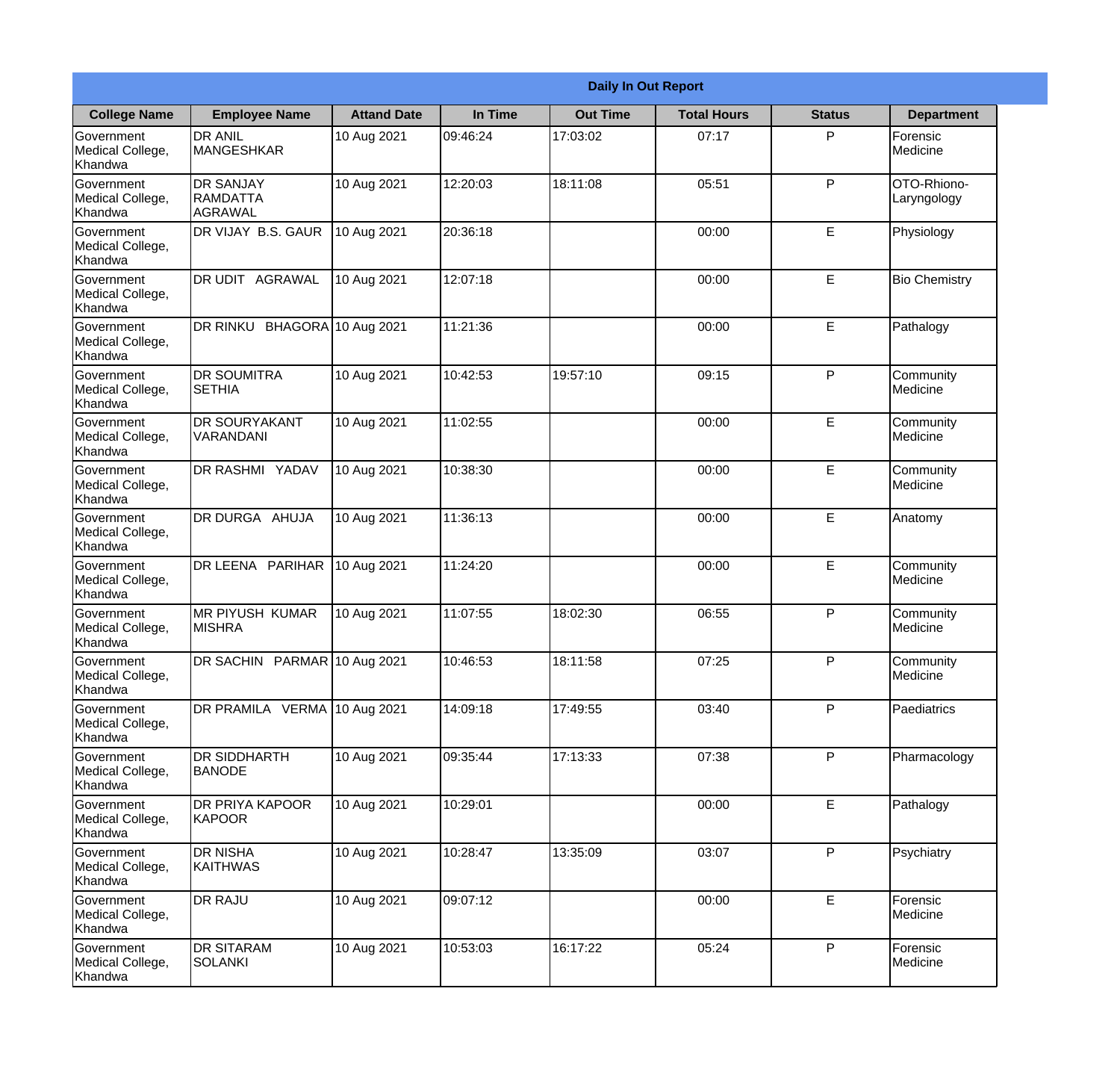| <b>Designation</b>                  | <b>Category</b> |
|-------------------------------------|-----------------|
| Assistant Professor   Para Clinical |                 |
| Professor                           | Clinical        |
| Associate Professor Non Clinical    |                 |
| Associate Professor Non Clinical    |                 |
| Assistant Professor   Para Clinical |                 |
| Assistant Professor   Para Clinical |                 |
| Demonstrator/Tutor   Para Clinical  |                 |
| Assistant Professor   Para Clinical |                 |
| Demonstrator/Tutor   Non Clinical   |                 |
| <b>Assistant Professor</b>          | Para Clinical   |
| Statistician                        | Para Clinical   |
| Assistant Professor   Para Clinical |                 |
| Professor                           | Clinical        |
| Associate Professor Para Clinical   |                 |
| Demonstrator/Tutor   Para Clinical  |                 |
| <b>Assistant Professor</b>          | Clinical        |
| Demonstrator/Tutor   Para Clinical  |                 |
| Demonstrator/Tutor   Para Clinical  |                 |

## **Daily In Out Report**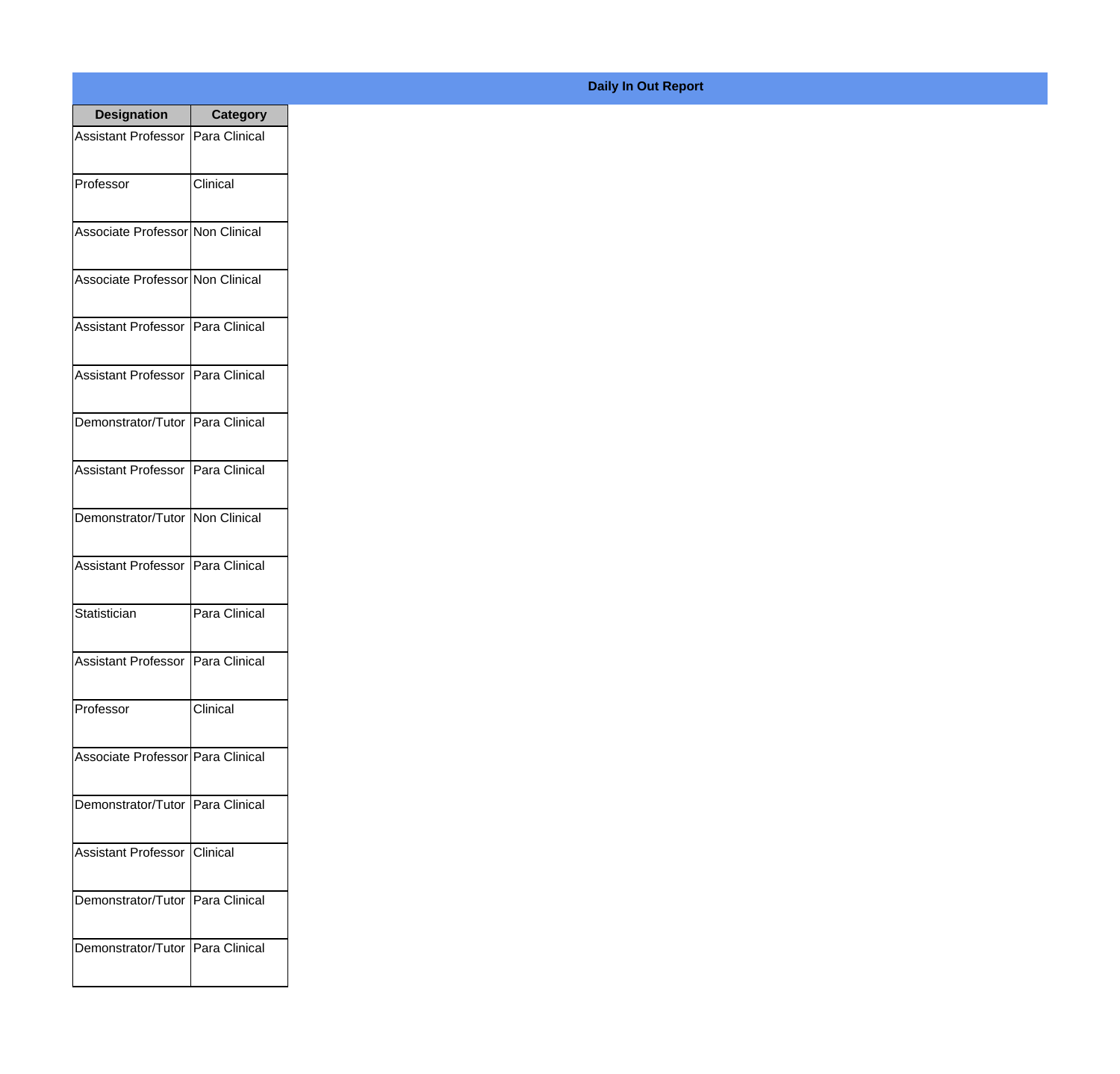|                                                   | <b>Daily In Out Report</b>                            |             |          |          |       |   |                             |  |
|---------------------------------------------------|-------------------------------------------------------|-------------|----------|----------|-------|---|-----------------------------|--|
| <b>Government</b><br>Medical College,<br>Khandwa  | <b>DR RANJEET</b><br><b>BADOLE</b>                    | 10 Aug 2021 | 10:21:23 |          | 00:00 | E | <b>General Medicine</b>     |  |
| Government<br>Medical College,<br>Khandwa         | <b>DR NITESHKUMAR</b><br><b>KISHORILAL</b><br>RATHORE | 10 Aug 2021 | 09:54:16 |          | 00:00 | E | Pharmacology                |  |
| <b>Government</b><br>Medical College,<br>Khandwa  | <b>DR PRIYESH</b><br><b>MARSKOLE</b>                  | 10 Aug 2021 | 11:13:59 | 18:45:16 | 07:32 | P | Community<br>Medicine       |  |
| Government<br>Medical College,<br>Khandwa         | <b>DR SANGEETA</b><br><b>CHINCHOLE</b>                | 10 Aug 2021 | 10:49:30 |          | 00:00 | E | Physiology                  |  |
| <b>Government</b><br>Medical College,<br>Khandwa  | DR SUNIL BAJOLIYA                                     | 10 Aug 2021 | 12:20:16 |          | 00:00 | E | OTO-Rhiono-<br>Laryngology  |  |
| Government<br>Medical College,<br>Khandwa         | DR NISHA MANDLOI<br>PANWAR                            | 10 Aug 2021 | 10:07:32 |          | 00:00 | E | Obstetrics &<br>Gynaecology |  |
| <b>IGovernment</b><br>Medical College,<br>Khandwa | DR NANDINI DIXIT                                      | 10 Aug 2021 | 15:55:10 |          | 00:00 | E | Paediatrics                 |  |
| Government<br>Medical College,<br>Khandwa         | <b>DR JITENDRA</b><br> AHIRWAR                        | 10 Aug 2021 | 09:34:35 | 20:06:15 | 10:32 | P | Pathalogy                   |  |
| Government<br>Medical College,<br>Khandwa         | <b>DR MUKTESHWARI</b><br>IGUPTA                       | 10 Aug 2021 | 11:15:19 |          | 00:00 | E | Pharmacology                |  |